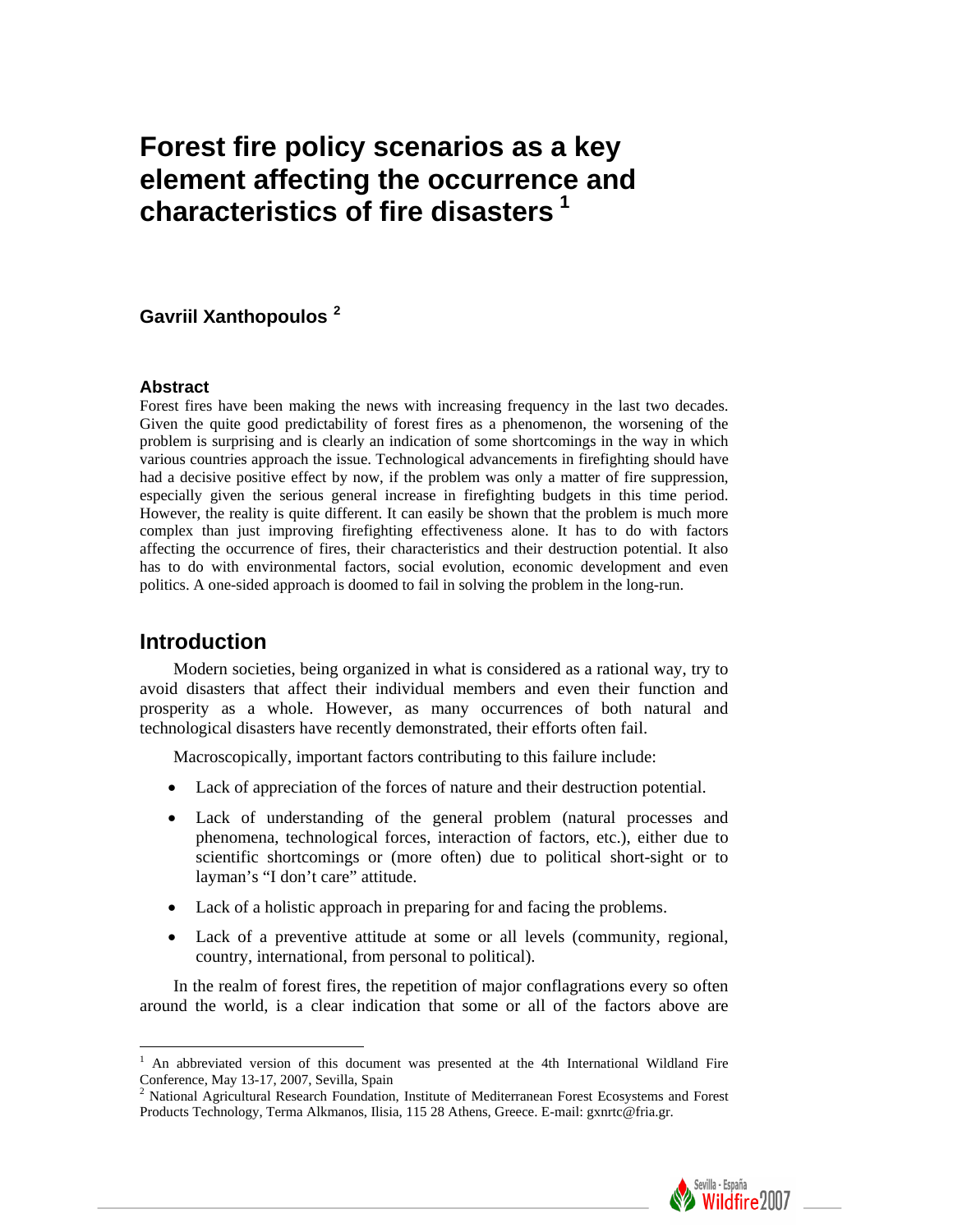present. The frequency of occurrence of large fires that make the news headlines has been increasing in the last two decades. Some of them become large-scale disasters causing serious property damage and even loss of life. This worsening of the problem is surprising, especially if one considers the quite good predictability of forest fires as a phenomenon (yearly repetition, known fire season extent, short term fire danger prediction,…), and is clearly an indication that serious shortcomings exist in the way various countries approach the issue. These shortcomings, as they relate to the overall forest fire management policies, are the motivation of this paper and are discussed below.

#### *Forest fire policy shortcomings*

There is probably no better way to describe the current situation in regard to national fire policies than the following excerpt from a 1999 report of FAO's Committee on Forestry that summarized that summarized the conclusions of a meeting on public policies affecting forest fires (FAO Committee on Forestry 1999): "The present situation of national policy development in response to wildfires is often of *ad hoc* reaction to a situation that has already developed, rather than proactive mitigation before the emergency arises. Frequently policy development does not consider the underlying causes of fire incidence and spread which may lie outside the forest sector, such as rural poverty and deprivation, or the effects of other public policies related to land use and incentives. Sometimes forest fire incidence and spread may be caused by ill-conceived forest management policies, in particular policies of total fire exclusion that have led to fuel accumulation and catastrophic fire outbreaks".

The problem with poor fire policies that have developed in response to disasters and do not address the issue globally has affected most countries with fire prone environments around the world, although the problems are quite different in the United States of America (USA) as compared with the Mediterranean countries of Europe such as Greece (Henderson and others 2005), and with the developing countries of South-East Asia such as Indonesia (Schindler 2000). Efforts to improve policies and correct problems in some cases are in progress, as for example with the Healthy Forests Initiative and Healthy Forests Restoration Act of 2003 in the USA, which were enacted mainly in response to huge disasters (The White House 2003). Although they have received significant criticism (Fingerman Johnson and others 2006), they represent an effort to correct a major policy deficiency. On the other hand, in many other countries one-sided, shortsighted policies are still in effect (Xanthopoulos 2004b). It is worth examining then the foundations on which sound fire management policies can be built, as a contribution towards changes where this is needed.

# **Fire prevention vs. suppression**

Forest fires, as a phenomenon, have regularity, a yearly circle that logically allows people to plan for disaster management in an ordered way. Other hazards, such as earthquakes, that occur only sporadically and unexpectedly, are much more difficult to cope with, because full alertness and preventive planning are not easy to maintain when "the enemy" is completely unpredictable.

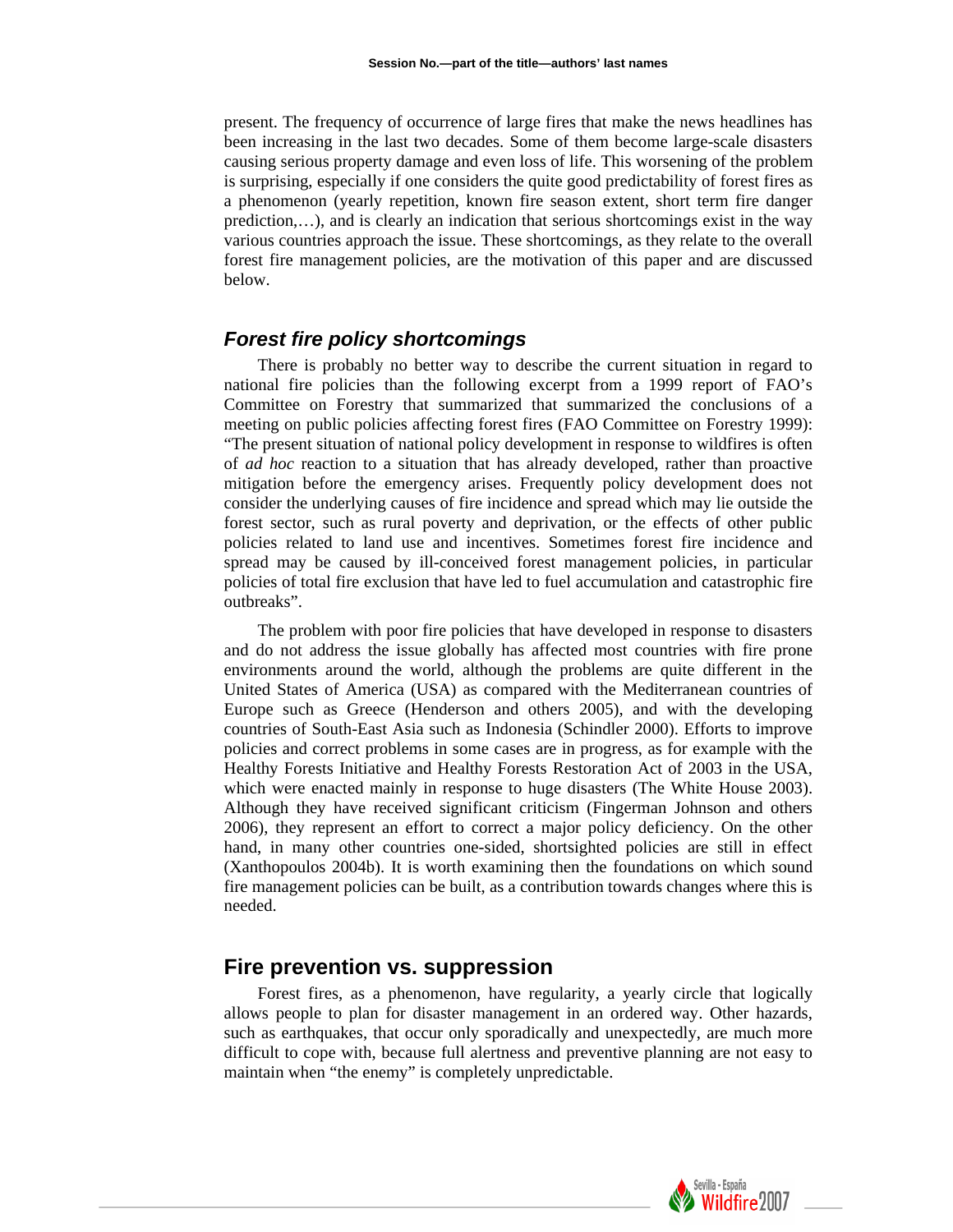The most important element in pre-disaster planning is the effort to prevent the occurrence of a disaster. In forest fires, this effort is called "fire prevention", a term with a well-established meaning and content internationally. However, other than the specialists in the field, few people realize that there is much more to prevention than just reducing the number of fires. Actually, according to the definition of forest fire prevention included in the Vocabulary of Forest Fire Terms produced by the European Commission supported concerted action called DELFI (Conese and others 1999) fire prevention includes "all activities concerned with minimizing the incidence of destructive fires". Fire danger rating, pre-suppression planning, fire detection, forest fuel management, fire-aware forest management, specific prevention technology developments, fire statistics analysis, review and adaptation of legislation, and wildland-urban interface development planning, are some less known forest fire prevention means and activities that compliment more direct ones such as public education campaigns and forest patrols.

As explained, fire prevention is quite complex and its activities are often less obvious and impressive compared to fire suppression. The latter involves scores of firefighters, firetrucks, airtankers and helicopters. Firefighting power is immediately necessary with an obviousness and urgency beyond any doubt, when the fires are raging. Furthermore fire suppression provides good viewing material for the cameras and, when successful, the results are immediately recognizable by the public. Politicians can see that, and they can comprehend easily the need for supporting fire suppression. As a rule, money availability is rarely an issue for the fire suppression mechanism, especially at the time of crisis.

Having said that, it is worth noting the paradox that has developed in the last two decades: Technological advancements in the form of better firefighting equipment, fire modeling techniques, communications etc. in this time period, should have had a decisive positive effect by now, if the problem was only a matter of fire suppression, especially when considering the corresponding global increase in firefighting budgets. However, the reality is quite different. It can easily be shown that the problem is much more complex than just improving firefighting effectiveness alone. It has to do with factors affecting the occurrence of fires, their characteristics and their destruction potential. It has to do with environmental factors, social evolution, economic development and as such it involves policy decisions and, often, delicate political balances. A one-sided approach, focused on fire suppression only, is doomed to fail in solving the problem in the long-run. What is needed is well designed, comprehensive forest fire policies based on a good understanding of all the interacting factors and, of course, adapted to each country's environment and conditions.

# **Forest Fire Policy**

Webster dictionary defines policy as "a definite course or method of action selected from among alternatives and in the light of given conditions to guide and usually determine present and future decisions". Policy formulation requires that there be one or more clear-cut, specific rational goal(s) against which to test alternatives.

In regard to forest fire policy, the simplest and most obvious objective is "keep fire losses as small as possible". This often seems to be "enough" for societies, governments and fire fighting organizations. However, although this objective seems

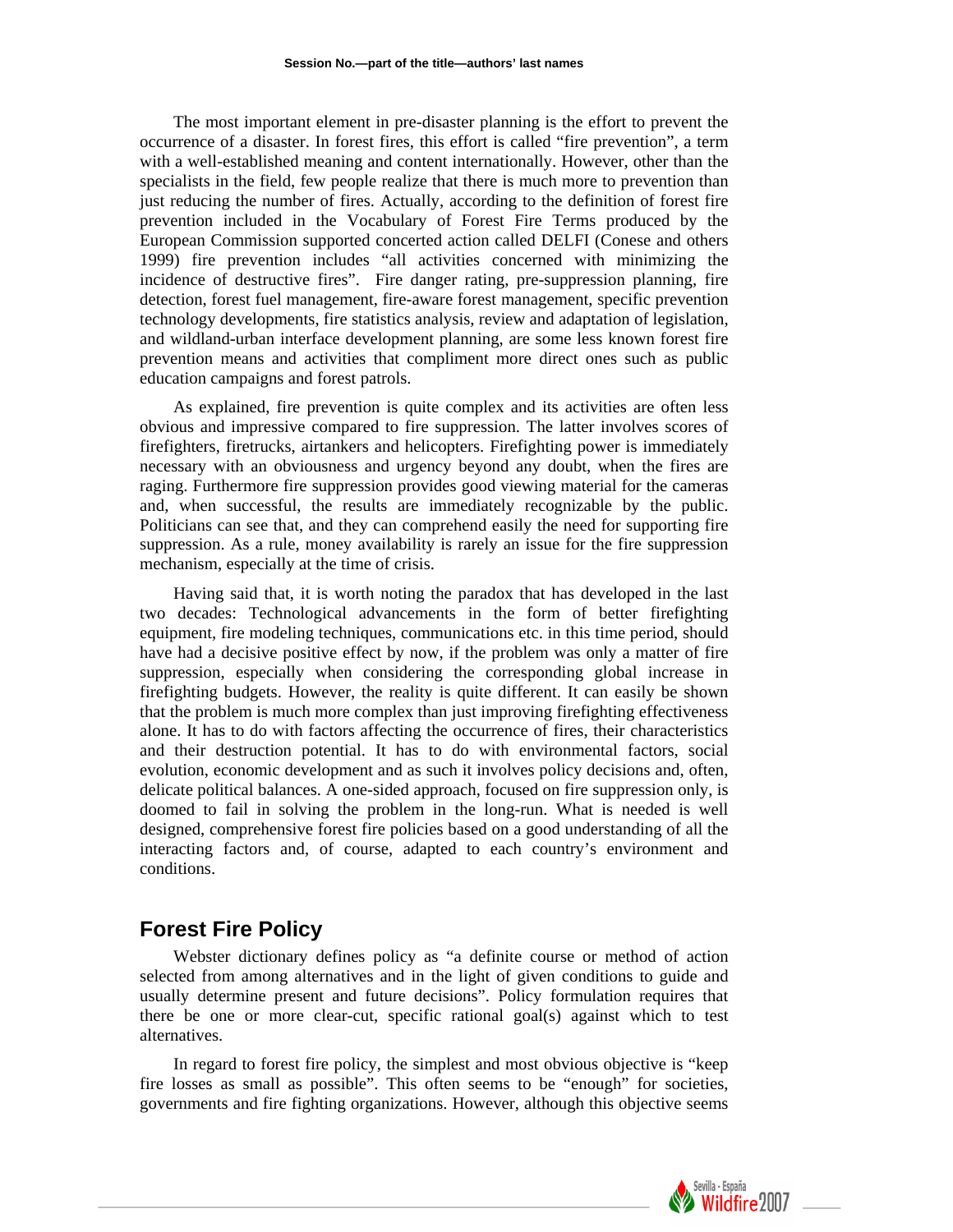quite straightforward and rational, it isn't really so because there is no provision for the length of time (what will happen in the long-run), there is no reference to the cost, and there are no environmental constraints.

These shortcomings are responsible, to a large extent, for the failure of a onesided fire suppression centered policy: what appears to work for a limited period of time, only hides the problem of fuel build-up. Initial success leads to a worsening problem that requires more resources and more effort a few years down the road. This leads to the need for higher budgets for fire suppression. If these become available, suppression is still successful for a few more years, the circle is repeated and the fire potential keeps getting worse. On the other hand, depending on the degree to which certain ecosystems need fire for their regeneration and health, effective long-term fire suppression may alter vegetation composition and lead to undesirable situations.

The generalization above is not the same for all environments. Mediterranean type environments have quite different responses when compared to boreal or tropical ones for example. Vegetation-as-fuel characteristics, rates of fuel accumulation, forest rotation circles, vegetation flammability periods, high fire danger periods, land use practices, etc. are quite distinct. Forest fire policies must be sophisticated, multi-objective, tailored to meet these characteristics, always taking into consideration, as a priority, the need to protect people, properties and infrastructures, and to make best use of the renewable resources for the benefit of the society.

Forest fire policy, of course, is not an abstract idea. In defining a course of action, national or regional governments must consider a number of important elements in light of their country's conditions. These elements are highlighted in brief below.

#### *Agencies involved and their responsibilities*

Some agencies such as those that carry the responsibility for forest management (e.g. Forest Service, Ministry of Agriculture, Ministry of Environment) and those responsible for emergency response (Fire Service, Civil Protection) can easily be identified, but others may also have a role to play. Depending on a country's political structure, urban planning authorities may have to contribute towards developing safe wildland-urban interfaces, Park Services or Tourism agencies may have to manage certain areas with forest fires in mind, local authorities may have to prepare municipal parks and peri-urban forests for the event of a forest fire, etc. These are only some examples. Identifying the agencies that must be involved is only the first step. It is more important that their roles must be complimentary and integrated in order to achieve the objectives of a comprehensive forest fire policy. Furthermore, this should be done not only on paper but also in practice. The latter is not an easy task, given the varying priorities these agencies have, and requires a clear mandate and willingness on the part of the administration of these agencies to cooperate. Cooperation starts from identification of roles and responsibilities, and optimally includes efforts for standardization in planning processes, training and qualification requirements, operational procedures, public education programs, etc. All these require appropriately distributed funding that matches the objectives, the responsibilities and the workload of each agency. Without it, little can be achieved.

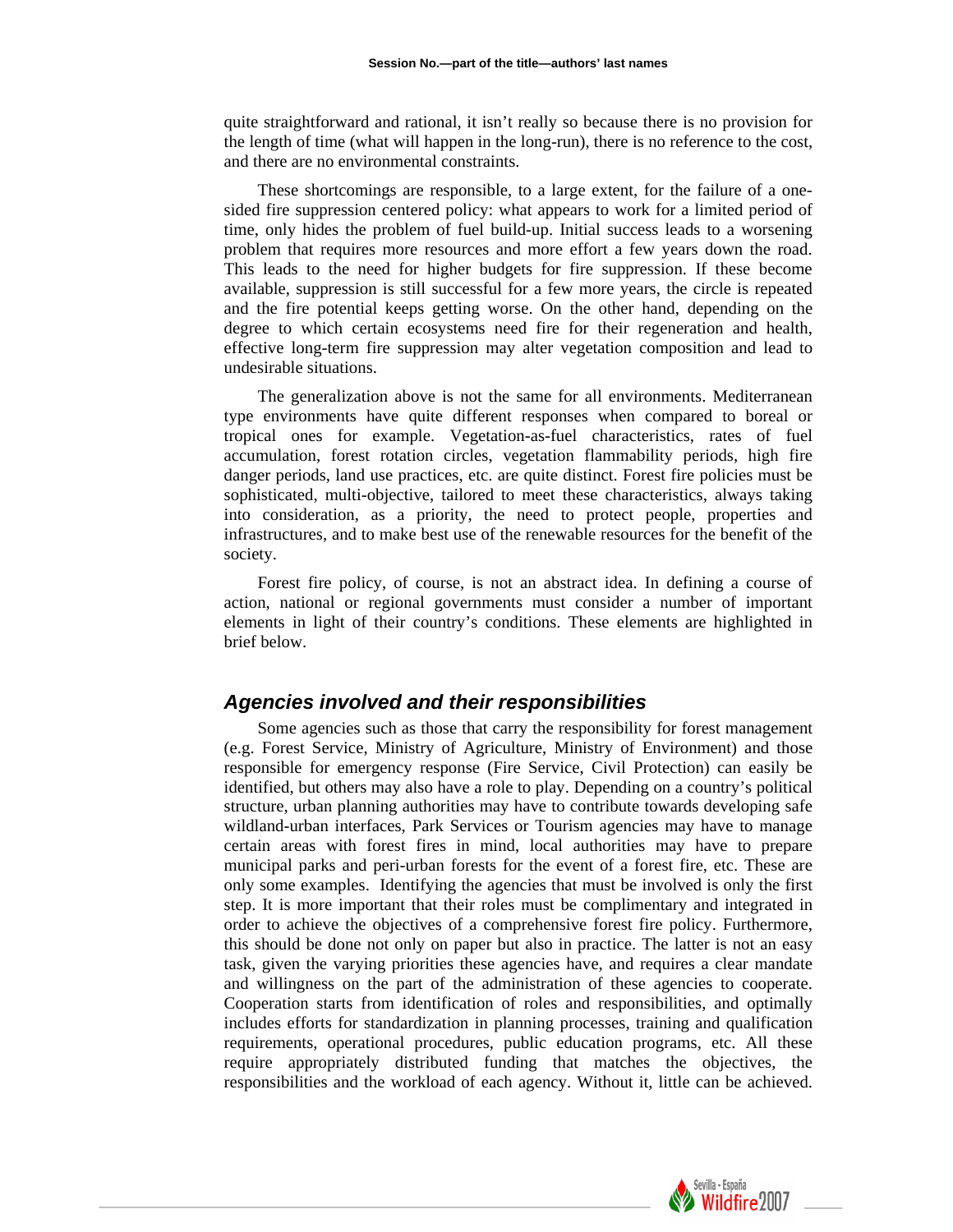On the other hand, distribution of funds is a tool for the governments to make this cooperation a reality.

#### *Protection priorities / Values to be protected*

Identification of what must be protected and the priorities of protection are clearly a key element of forest fire policy. The lives of citizens are obviously of top priority, without compromising, of course, the safety of firefighters. Private and public property and infrastructures are also of very high importance but there are also many other elements that must be prioritized, including obvious values such as timber and agricultural production, and less obvious ones such as water quality, soil erosion, flooding, landslides, aesthetics, etc. The importance assigned to these values is not always easy to determine (Xanthopoulos 2002).

#### *Ecosystem sustainability*

The effects of complete fire exclusion must be examined in order to determine the best possible course of action in regard to forest and fire management. This requires that the role of fire in the ecosystems involved is well known and understood. In certain less fire prone ecosystems, complete fire exclusion may be proven as a viable option in conjunction with silviculture measures and overall forest management; in other cases prescribed burning may provide some interesting management options. Full and partial protection zones as a compromise between human activities and properties on one hand and ecosystem balance on the other is another option.

# *Economic efficiency*

Policy decisions may not ignore economics. Alternatives about the cost of various scenarios must be evaluated in regard to who carries the responsibility for what task and what is the associated cost. Fire suppression and its costs must be examined in comparison to various levels of forest management intensity, fire prevention efforts and post-fire rehabilitation costs. All the values mentioned earlier, tangible and non-tangible must also be considered. In general, finding a good mix of responsibilities distributed in an efficient way to all participating agencies is not easy, given the "turf battles" involved, but if it is achieved the results can be very good while simultaneously achieving impressive economic efficiency.

#### *Planning*

This is a more specific element of forest fire policy. It refers to the need to develop plans and management actions that directly or indirectly affect the occurrence and characteristics of forest fires.

In the last few years, wildland-urban interface development and protection has become a major planning priority and the focus of many laws and regulations in various countries, because the expansion of urban areas in the wildlands has resulted in major fire disasters. Managing such areas for safe development requires careful planning that sets scientifically based guidelines (Xanthopoulos 2004a), which in turn

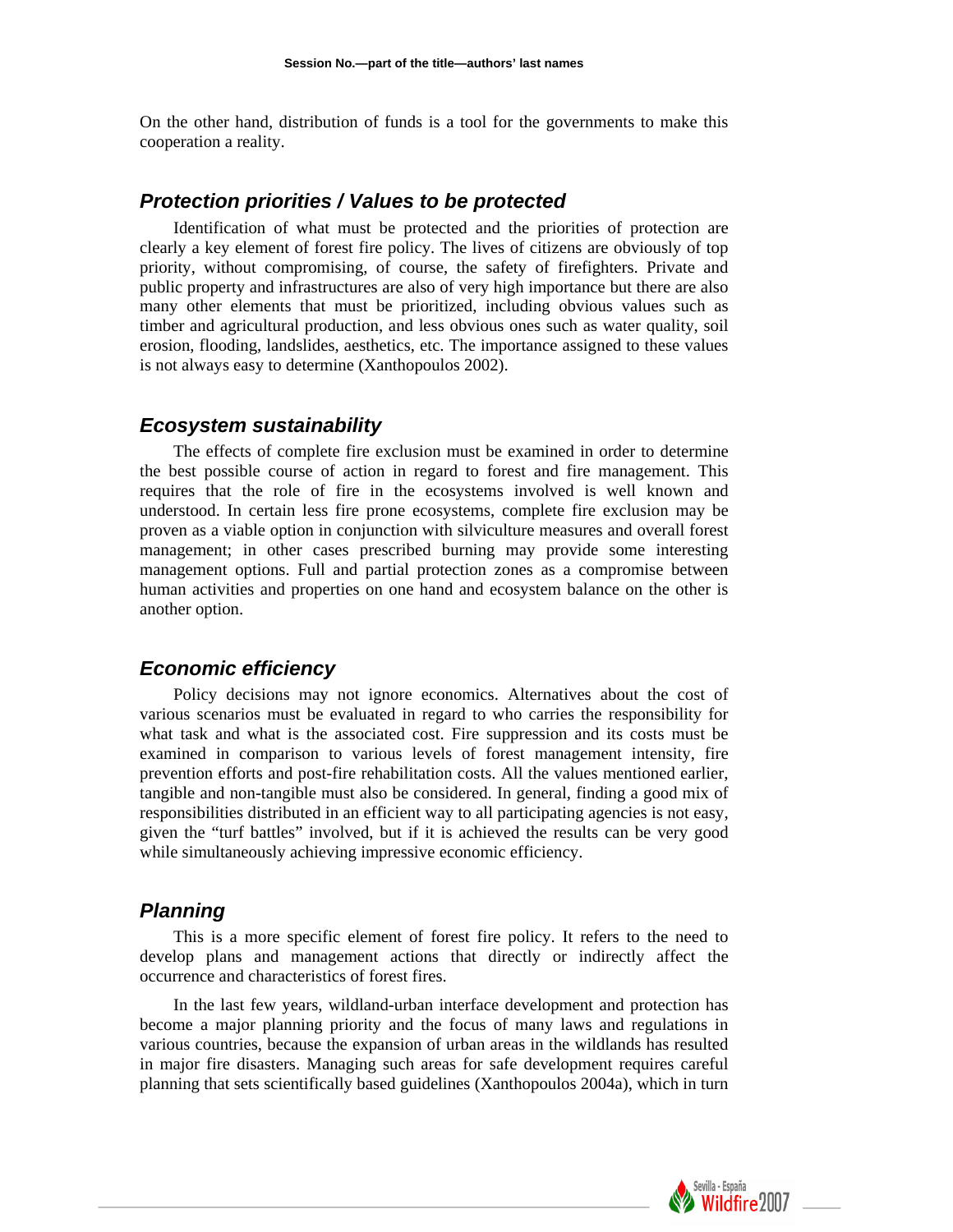requires cooperation of forestry and firefighting agencies, as well as local authorities including urban planners.

Special mention must be made to forest management. Carefully developed multiple-use forest management plans that include fire management considerations can have impressive results in controlling the fire problem while being an economically positive productive activity. Also, active rangeland management, especially when prescribed burning is used in an orderly and scientifically sound way to improve animal feed, may have impressive effects in reducing fire starts by shepherds at the peak of the fire season

All these plans can be considered as part of fire prevention either directly or indirectly: a good, in-depth fire prevention plan that prescribes the contribution of the various agencies, should constitute a major part of the overall forest fire policy.

Of course, a fire prevention plan includes more than just policies and general plans. It describes specific actions in space and time and forms the backbone of forest fire management. The latter also requires presuppression plans that describe the mobilization of the involved agencies and the way to respond to fire emergencies. Finally, planning is completed by plans for extended fire suppression and, of course, plans for post-fire rehabilitation.

#### *Monitoring and evaluation*

A cornerstone for the development of a successful forest fire policy is to understand the dynamic nature of many of the elements it involves as they were listed above. Agency structures and responsibilities change, societies evolve, new realities develop, new technologies appear, and funding needs change. Any forest fire policy must be continuously monitored in regard to its effectiveness. Solving one problem may create another. Certain areas of responsibility may not be covered adequately, or there may be overlaps. Turf battles may develop. Costs may prove too high for certain policy alternatives. Ecosystems may not behave as expected. Conflicts may develop in parts of the society. All these must be continuously re-examined and evaluated and forest fire policy may be adjusted accordingly, in the long-term, as needed.

#### *The role of science*

The role of science is inherent in all the other elements of forest fire policy described above. Forest fire science, forestry, social science, economics, urban planning, are only some of the disciplines needed to support the development of a sound forest fire policy (Chapin and others 2003). Without this support, policy measures can easily be misled. They can often be contradictory, and may lead to a dead-end that will require major corrective actions.

# **Evaluating forest fire policies**

Following the discussion above, a forest fire policy can be considered as successful if:

It leads, in the long term, to a decreasing level of damages to properties and infrastructures.

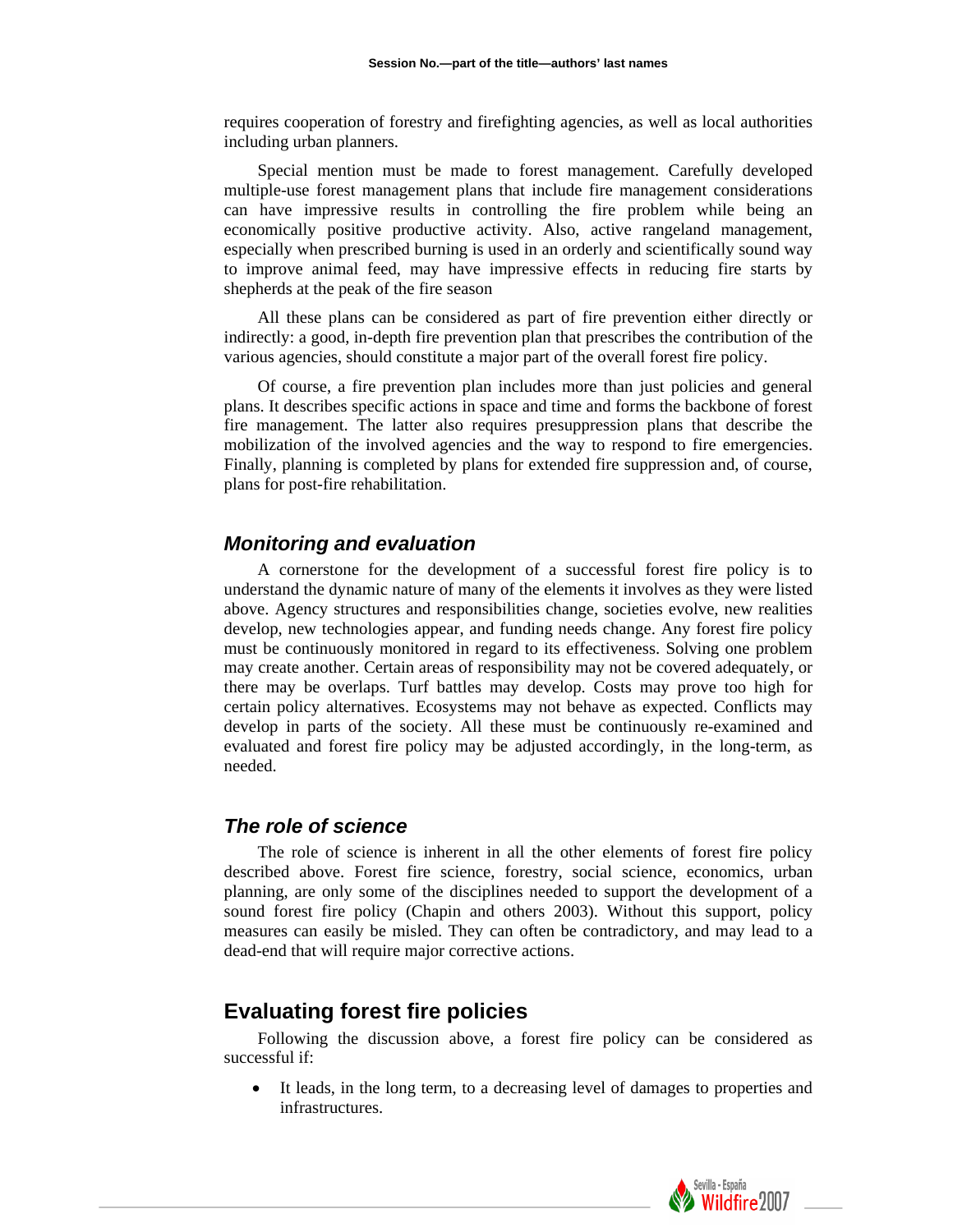- It reduces the occurrence of catastrophic wildfire events.
- It maintains average burned forest areas (as a percentage of total forest land) to levels that would be expected for the type of ecosystems involved.
- It keeps the fire hazard (the part of fire danger contributed by the fuels) to acceptable levels.
- It maintains forests in a healthy and environmentally stable condition, able to perform their protective, aesthetic and economic functions.
- It secures post-fire regeneration of burned lands, and, where needed, site rehabilitation.
- It instills a feeling of security and a sense good management to the citizens.
- It maintains the budget at reasonable levels, without any steep increases.

# **Forest fire policy scenarios**

Each country, due to historical reasons, differences in environment, extent of forests, social structure, and even coincidental factors, develops its own policies in regard to forest fires. Depending on the sophistication of the country and to the extent of the problem, forest fire policies are more or less integrated, comprehensive, and sophisticated. Two extreme examples are presented below and assessed according to the points listed above, in order to demonstrate the differences.

# *Fire suppression oriented policy*

In such a policy, the objective is to "keep fire losses as small as possible" without many other constraints. There is no comprehensive and integrated fire policy governing all the aspects described earlier.

- The responsibility for firefighting usually belongs to a strictly firefighting agency.
- The budget for forest fires is mainly influenced by the will to control fire losses and mainly supports the firefighting agency. It tends to grow steeply after bad fire seasons.
- Cooperation between agencies is quite poor given the priority to fire suppression.
- The other elements of fire policy are neglected or are under-funded.

## **Assessment**

- This policy may be effective in countries where forest fires are not a main environmental factor (e.g. Central European countries).
- In countries where the environment promotes frequent and intense fires, because they have a prominent role in shaping the forests, this policy can be effective only for a limited time. This temporary "success" comes at a very high cost (increased ground and aerial firefighting means) and it leads to fuel built-up in the forests (quantity, continuity of fuels).

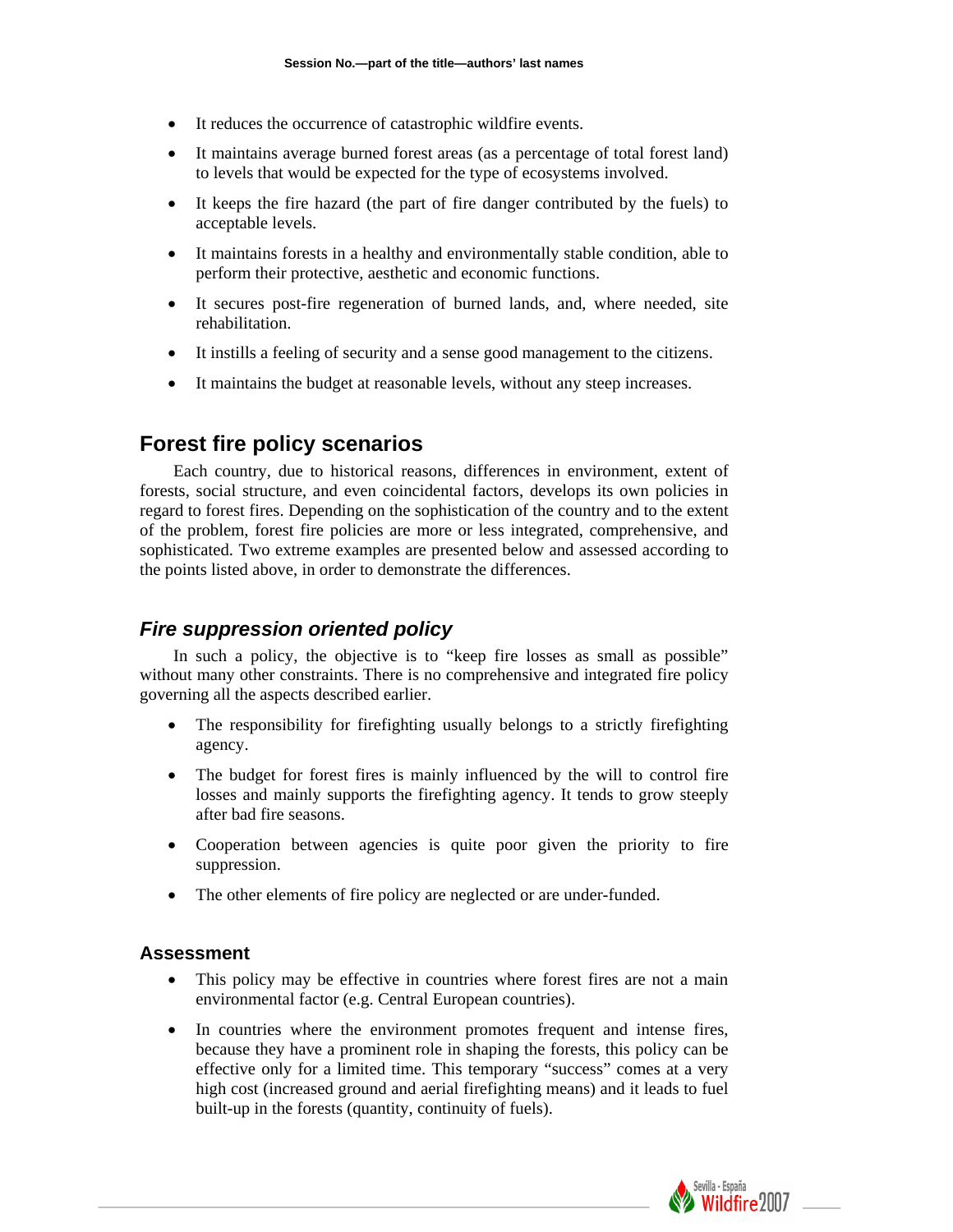- Lack of attention and funding for appropriate forest management leads to high hazard conditions in the forests.
- Lack of active and scientifically based range management leads to increasing uncontrolled use of fire by shepherds and ultimately to desertification.
- Lack of cooperation with city planning authorities leads to the development of dangerous wildland-urban interface zones.
- The occurrence rate of disasters drops considerably, especially in the beginning of applying such a policy. "Average bad" conditions are handled successfully but it is possible to experience major disasters in extreme fire years, which (depending on the circumstances) can become generalized (situation out of control) for significant periods of time.
- Forest health and forest succession are affected negatively.

# *Comprehensive fire policy*

In such a policy:

- All the fire policy elements are addressed properly both at institutional level and at operational level.
- Science plays an important role in decision making.
- Cooperation of involved agencies is secured. People at the top of agencies are selected with cooperation willingness as an important criterion.
- Budgets are allocated in a balanced way in order to advance all policy elements.

## **Assessment**

- The results in regard to occurrence of significant fire disasters initially depend on the level of firefighting capacity, given the existing forest conditions.
- In the long-term the results improve, depending on the level of funding. Forests are healthier and less fire prone; range fires are relatively rare; forest and range management provide jobs to local populations.
- Wildland-urban interface areas are well planned and safe.
- Detailed presuppression plans and forest fuel management make fire control possible even under difficult conditions.
- The probability of a very bad fire year that would create havoc over large areas is reduced. Fire disasters are infrequent and quite limited in extent.
- This policy is needed in countries where forest fires are a main environmental factor (e.g. Mediterranean countries) It is the only policy that can reduce major disasters in the long-run in such environments while at the same time keeping forests healthy and budgets under control (Xanthopoulos 2004b).

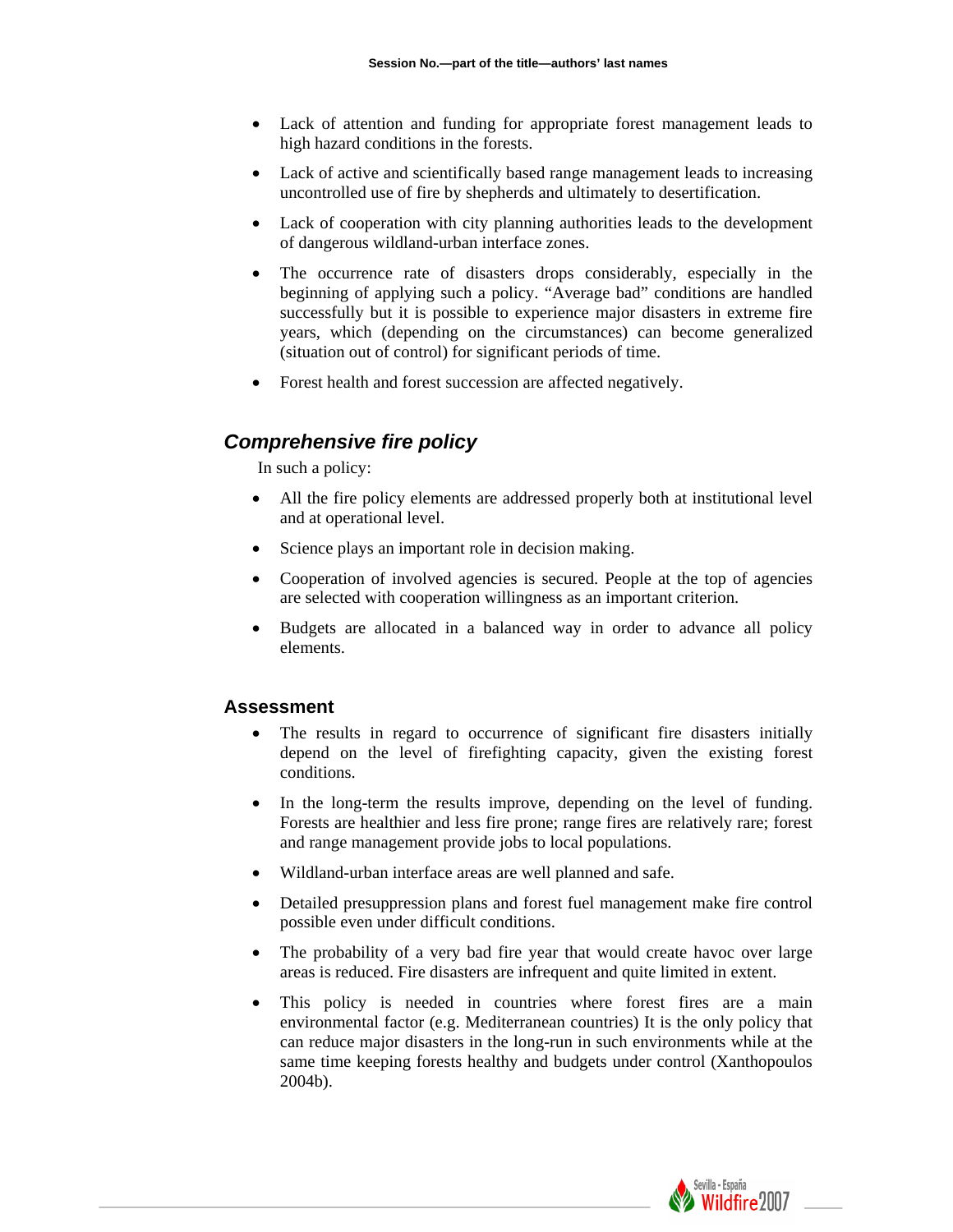# **Discussion**

The two policy examples presented illustrate two possible extremes. In reality, all countries have a policy between these extremes, hopefully well-adapted to their conditions. Such a policy adaptation is achieved when building, applying, evaluating and fine-tuning fire policies based on scientific knowledge. Problems arise mainly when such an objective approach is missing and policies are influenced by turf battles between the agencies involved and according to their political leverage. Also, problems arise when examples of other countries are adopted without critical evaluation. The latter may become a pitfall when international organizations and "advanced" countries try to offer help in establishing fire management policies in developing nations.

It is a challenge for operational fire managers, researchers and academics, to try and enlighten those responsible for policy development about the need for the integrated approach described above. Sometimes, the opportunity comes when disaster hits as it happened in Portugal after the disastrous years of 2003 and 2005, when many positive policy changes were enacted, including fuel management through prescribed burning, silvicultural treatments, prevention planning, etc. hoping to avoid repetition of the nightmare in the future (Xanthopoulos and others 2006). On the other hand, the catastrophic fire seasons of 1998 and 2000 in Greece only prompted huge increases in the fire suppression capacity, especially in regard to aerial firefighting means. The fire management budget nearly tripled but the funds available for prevention actually decreased. This firefighting capacity improvement did not prevent, of course, major fire disasters in wildland-urban interface areas in 2005 (Rafina, Attica) and in 2006 (Kassandra, Halkidiki, and Mani, Peloponesse) with many thousands of hectares burned, hundreds of homes damaged, and even loss of life.

# *Forest fire policies in the European Union*

Problems may also arise from policies external to a country that may not be adapted to its environment. The European Commission should keep this in mind as its policy directives may not always reflect what is appropriate for a specific country: subsidies for grazing animals, as applied in the late 1980s, leading to an increase of the total number of sheep and goats, is one such example. In this line, a word of caution in regard to current European Union (EU) policies is needed: trying to promote a general model of organizing Civil Protection in the EU, it would be easy to move towards schemes of quick response and strong suppression, reducing emphasis on social policies and a forest management that includes fire as a consideration.

A Civil Protection umbrella over Europe and in each country is not only desirable but also needed. Its function should be to promote coordination of all agencies and resources within a country and even between countries in order to offer a safer environment to the citizens. At the European level it can foster cooperation and coordination between the countries and their respective agencies. In regard to forest fires, the EU Civil Protection initiatives should give emphasis not only to emergency information exchange (for example, EU-MEDIN project, objective 1), which is a cornerstone for cooperation and coordination, but also to disseminating information about fire policies, discussing them and evaluating them. This should lead to a harmonization of fire policies. Fire policies should be harmonized but not necessarily homogenized. Harmonizing forest fire policies, under the considerations

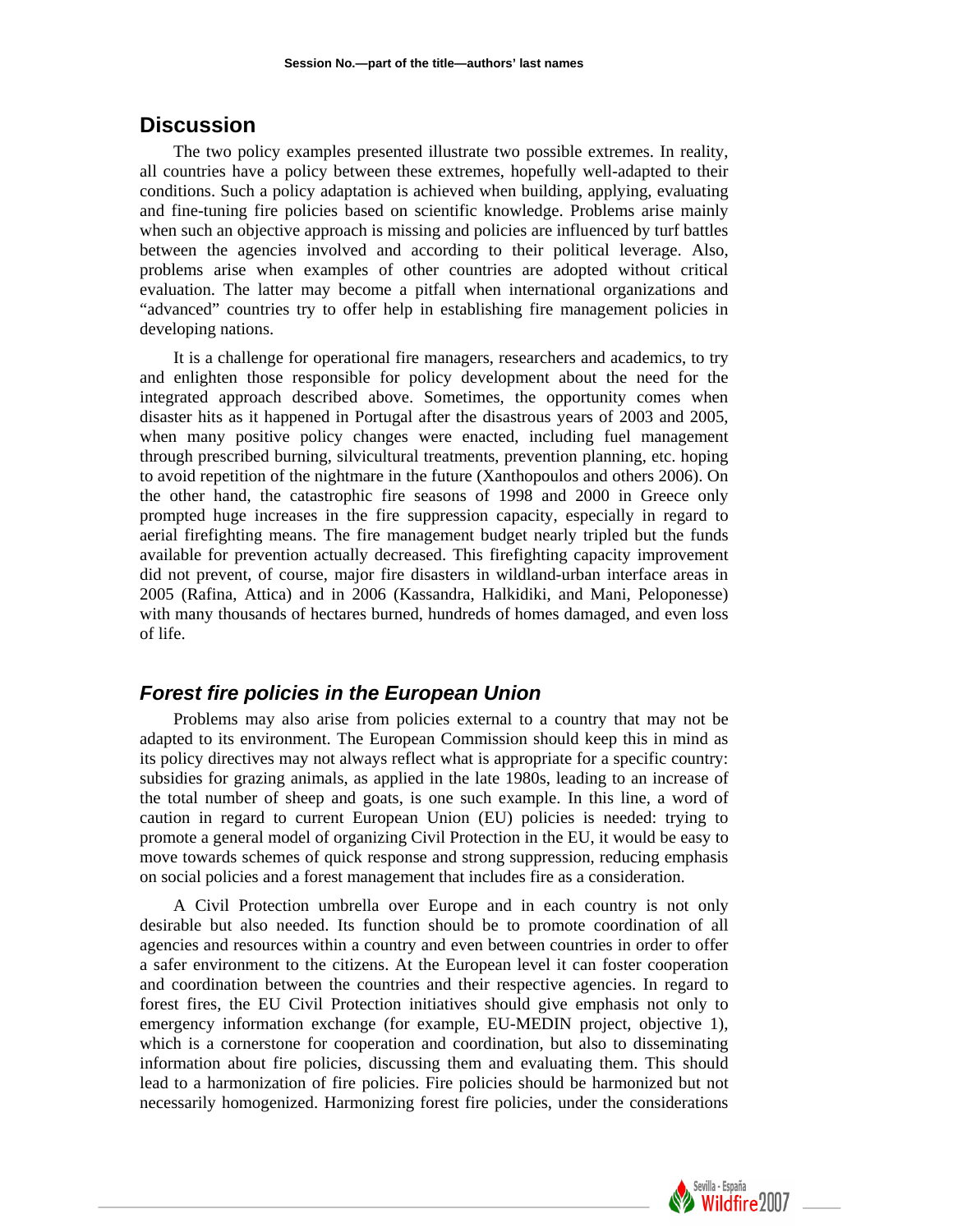presented here, should be expected to bring a number of benefits including better Civil Protection, improved forest health, more efficient use of EU and National funds, better understanding of the specificities of each country and better mutual assistance. The road to this is not easy. There are many obstacles including historical reasons, power games, lack of understanding each country's concerns and conditions, and limitations in disseminating scientific information to policy makers. The need to understand the elements and the benefits of a comprehensive forest fire policy in a country comes first. It is a prerequisite for cooperating towards harmonization.

# **Acknowledgements**

Work on this manuscript was supported by the 5th Framework Programme of the EU, project EUFIRELAB (EVR1-CT-2002-40028). The content is a distillation of the scientific knowledge and experience of the author as advisor to the General Secretariat for Forests and Natural Environment, the Ministry of Public Order and the General Secretariat for Civil Protection in Greece, in the 1993-2003 period, and reflects many discussions and exchange of ideas with many colleagues in these organizations as well as in the European forest fire research community.

## **References**

- Chapin III, Stuart F; Rupp, Scott T; Starfield, Anthony M; DeWilde, La-ona; Zavaleta, Erika S; Fresco, Nancy; Henkelman, Jonathon; McGuire, David A. 2003. **Planning for resilience: modeling change in human–fire interactions in the Alaskan boreal forest.** Front Ecol Environ. 1(5): 255–261.
- Conese, Claudio; Eftichidis, George; Guarnieri Franck; Lockwood Fred; Moreno Jose Manuel; Vallejo Ramon; Viegas Domingos Xavier; Lymperopoulos Nick. 1999. **The DELFI vocabulary of forest fire terms.** 170 p. CINAR S.A. Athens, Greece.
- FAO Committee on Forestry, 1999. **Report of meeting on public policies affecting forest fires**. Fourteenth session; 1999 March 1-5; Rome, Italy. Available from the FAO web site at: [http://www.fao.org/docrep/meeting/X1163e.htm.](http://www.fao.org/docrep/meeting/X1163e.htm)
- Fingerman Johnson, Jayne; Bengston, David N; Fan, David P; Nelson, Kristen C. 2006. **U.S. Policy Response to the Fuels Management Problem: An Analysis of the Public Debate About the Healthy Forests Initiative and the Healthy Forests Restoration Act.** In: Andrews, L. Patricia; Butler, W. Bret, compilers. Proceedings of the Conference on "Fuels Management - How to Measure Success"; 2006 March 28-30; Portland, Oregon, USA. Proceedings RMRS-P-41. Fort Collins, CO: Rocky Mountain Research Station, Forest Service, U.S. Department of Agriculture; 59-66.
- Henderson, Martha; Kalabokidis, Kostas; Marmaras, Emmanuel; Konstantinidis, Pavlos; Marangudakis, Manussos. 2005. Fire and Society: A Comparative Analysis of Wildfire in Greece and the United States. Human Ecology Review 12(2): 169-182.
- Schindler, Ludwig. 2000. **Fire in Indonesia and the Integrated Forest Fire Management Project – IFFM.** International Forest Fire News (ECE/FAO); 23: 12-16.
- The White House. 2003. **Healthy Forest: An Initiative for Wildfire Prevention and Stronger Communities.** Available from http://www.whitehouse.gov/infocus/ [healthyforests/](http://www.whitehouse.gov/infocus/%20healthyforests/)
- Xanthopoulos, Gavriil. 2002. **Forest firefighting organization and approaches to the dispatching of forces in the European Union: results of the workshop survey.** In: Xanthopoulos, Gavriil, editor. Proceedings of the International Workshop on "Improving